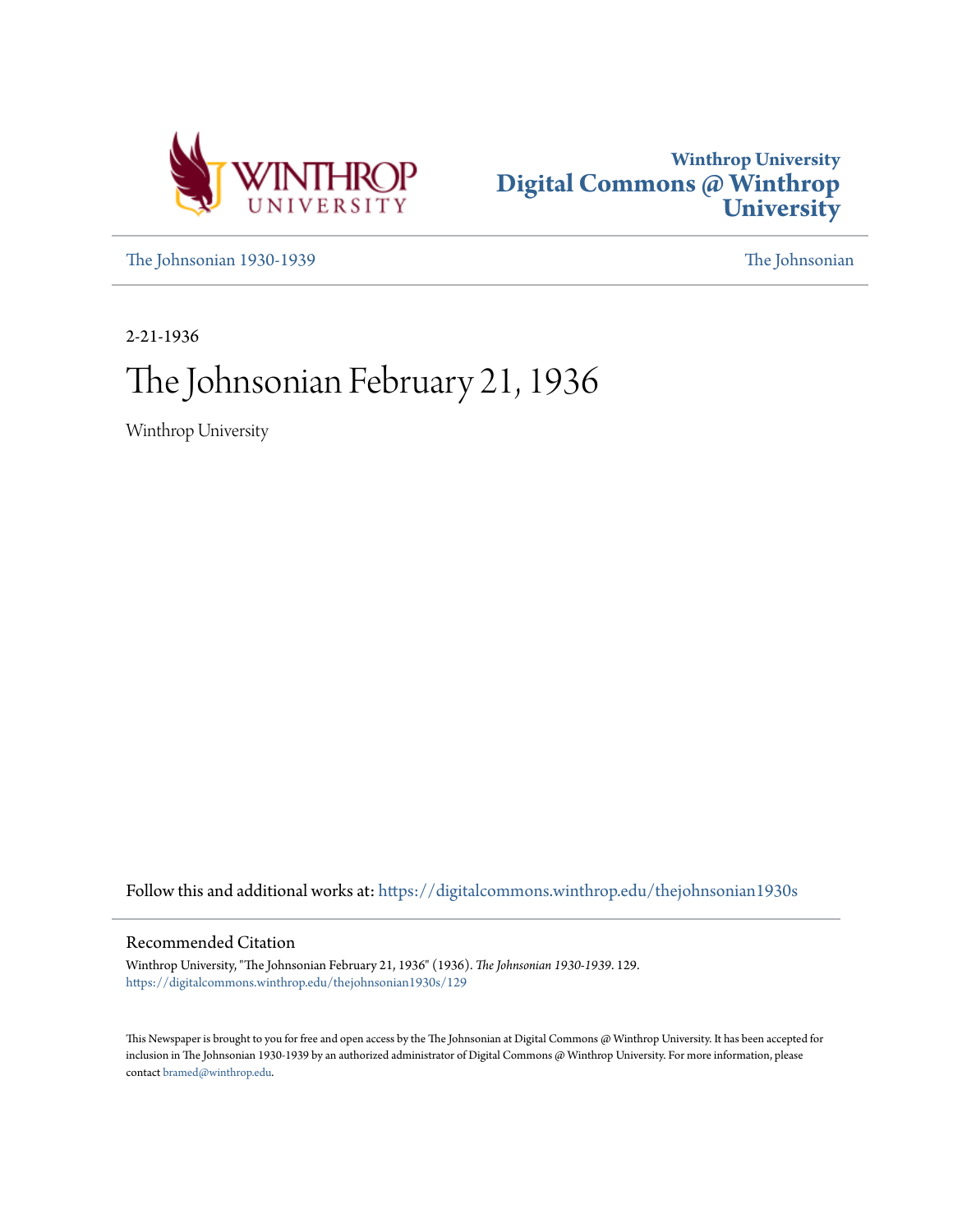# The Johnsonian THE OFFICIAL PUBLICATION OF THE STUDENT BODY OF WINTHROP COLLE

**ROOK HILL, SOUTH CAROLINA.** FRIDAY, FERRILARY 21, 1830

**VOL. 13, NO. 17** 

## MR. ALDEN G. ALLEY STUDENT SENATE WILL DR. BURT CUNNINGHAM IS VESPER SPEAKER HOLD LAST MEETING SPEAKS IN CHAPEL

"The Conflict in Ethiopia" and Nine Items Are Approved For Discussed "The Endocrine Sys "The League of Nations" Are Lecture Topics

Are decelare Topics and the Ure of the Stream of the Street Topics, Network Theories and the Network Control on the Prevention of the Internet of the mass of the Street Are in the Barbara and the street of the street of t

its worth will have to recommend the threshold the price callers in the space of the space of the price of the space of the space of the space of the space of the space of the space of the space of the space of the space

, Alley said he did not know<br>ther sanctions would prevent war.<br>thing against the success of aance<br>the pointed out, were the unwill-<br>cas of nations to sacrifice their manthe fear of Haly's actions used man-<br>the fear of Haly's action against<br>nations applying sanctions, and<br>activities of non-League members, returnities of non-Lengue members,<br>
9 United States, Germany, and<br>
pan. Mr. Alley said, however, that he<br>
paght there was a fifty-fifty chance<br>
the success of sanctian-

for the success of canterions. The lictuing of this giand, Dr. Counting<br>terms of the scale of a world police gave wint be called its "founting<br>force". The soluted of the counter of the called its "found force"<br>force, he c e success of sanctions.<br>
Nr. Alley pointed out. This<br>
Mr. Alley pointed out. This<br>
he contended, should be devel-<br>
he contended, should work through<br>
mic and financial means. The<br>
mic and financial means. The

comp, Petruary is, in Jonnon means of the component of the logical political political political political political political political political political political political political political political political polit Council three times a year. The Length include the half-<br>also bridge the mational replace and with half-<br>endors the burst of the Best The Best of the Mill replace with about **Miss Douglas Will**<br>eight hundred permanent emph

Discussion Next Tuesday

Cunningham, "that we know at least<br>about the endocrine system." He con-<br>timed by saying that there is a great

Lecture

The effect of the endocrine glands<br>on embryology was the topic of Dr.<br>Bert Cunningham's illustrated lecture<br>Wednesday afternoon, Pebruary 19, in Johnson Hall.<br>Prances Mealing, pres

nt of Be Beta Beta, introduced the speaker.<br>The main subject of the address was

to the thyroid gland. Explaining the thyroid gland. Explaining the iddine is necessary for the proper functioning of this gland, Dr. Cumminghar

... $\bullet$ TICE!<br>
Students desiring a 1936 Tatlet<br>
must make a minimum down payment of 50 cents by Tuesday, Fabricary<br>
runry 25. ruary 2 ury 20.<br>Tatler pages or organization<br>Paid for by Saturday, Pe 'em" in Assembly Wednes- $\frac{34}{29}$ day Morning "The Endocrine System" was the

ity, in chapel, Wednesday, Feb "It is very important," said Dr

**Castera Meeting** 

 $\begin{bmatrix} \mathbf{c} & \mathbf{r} & \mathbf{r} \mathbf{c} & \mathbf{r} \mathbf{c} \end{bmatrix}$  and minimization, the formula intervelse property and the property and the compact of the studies of the studies of the studies in that is the studies of the studies o

## Manners and Ames

**How good a detective are you?**<br>
"The Death Kiss," which will be pre-<br>
sented to<br>calgive, Priday, at 7:30 in Main Auditorium, will test all your powers of<br>
deduction, and then you will find that<br>
deduction, and then you w

decision. and then you will find that  $\frac{1}{2}$  South Atlantic Conference Plans<br>
space when you that go a case. Under Way — Counnitte<br>
signist the worse probably built up a case. Under Way — Committee<br>
investigate the mat

**SUBSCRIPTION, SLAB A VEAR** 

## HAENSEL AND GRETAL 98 STUDENTS **EARN DISTINCTION** National Music League Gives Mealing, Whife, Fant, and Tur-

ner Have Straight A Average

Ninety-eight students maintain concerned by the National Music League accuracy of 2.50 quality points for each at Winthrop College, as one of the first semester of the 1925-36 s urse series, according to an an Wednesday, February 19, at 8 o'clock, the registrer's office. Of this groun. four students made an average of A circ. Haensel: Selma Botalad, Oretal: dents averaged A on all courses except ter hour o Physical Education.

Prances Mealing, amior: Anni more; Louise M. Fant and Maude Minter Turner, freshme en, made

contents and or the state. The total and Amenine and Amenine and the former and act three, better the fifth content about a single proper line and Amenine accepts Physical Education are the Hamman and Amenine accepts Phys taken.<br>The students who he

C. Zeigher. .<br> Signarion, Brigga Anderson, Elisabeth Crum, Jean a<br/>Pyrn, Kate Bardin, Evityn Elisabeth Crum, Helingy Empirishment Portel, Millers Principal Pyrs, Adeliade Bea<br/>Britishment Portel, Conterior Conterior

White, Melissa Williams, and many Mary Elion Adams, Mary Elion Adams, Mary Elionic Uniter States (Ming-Innu, Sarah Matsine Panderlebuck, Mary Lubis (Ming-Innu, Sarah Matsine Panderlebuck, Mary Lubis (Ming-Innus Lubis (Ming

## Head Cast Tonight SPEECH TOURNEY TO BE HELD HERE

### South Atlantic Conference Pla Under Way - Committee

cha channels. The consequence in the girls'<br>
band lose their instruments, but Bonday and the beys come to the<br>
Bonday and the beys come to the two<br>
Bonday cambias for a granul finale.<br>
Davant combine for a granul finale.<br>
Dav

I. R. C. CONFERENCE "Haensel and Gretal." Engelbert **HERE NEXT WEEK-END** Thirty-Five Colleges Will Be Represented at Big Southin Main Auditorium

PRESENTED AT COLLEGE

Famous Opera at Win-

throp Wednesday

The cast of chara

Winthrop Loses To February 20, at 5 o'clock to Curry<br>Literary Soulety Hall.

**Presbyterian College** 

Example of the Million of the Million of the Million of the Million of the property on the following topic, "A Thirten of Presbyterian College, upholding the Presbyterial Colembar," Jenal Lee Dislow: inexative side of the

face he claims acquaintance and the aixed to her the<br>a taxel to her the aixed of the where Pai leaves him flat. Here<br>plants has been injected in an ac-leader<br>plants how the claim of the solar claim and  $\alpha$  and<br> $\alpha$  and be has been trying to queer he

(and this secretary constant that Dr. Cur-<br>
angle of the of Hardenber Cop-<br>
angle of Hardenber Cop-<br>
angle angles and The Lust at the character of Hardenberg Cop-<br>
intervention and the secret of the secret of the secret of

Band" Will Be Shot College and coming to Winkins<br>College Standary of Winkins<br>College Standary slight at 7:38 will<br>and the faster with fan, fearmed,<br>and the faster, feaning continues of the real in addition to the real<br>band

girl friend is there to welcom away and sees a pretty w

Zeta Alpha met Thursday aft

### ubject discussed by Dr. Bert Cunning ham, professor of soology at Duke

ruary 19, at 12:30.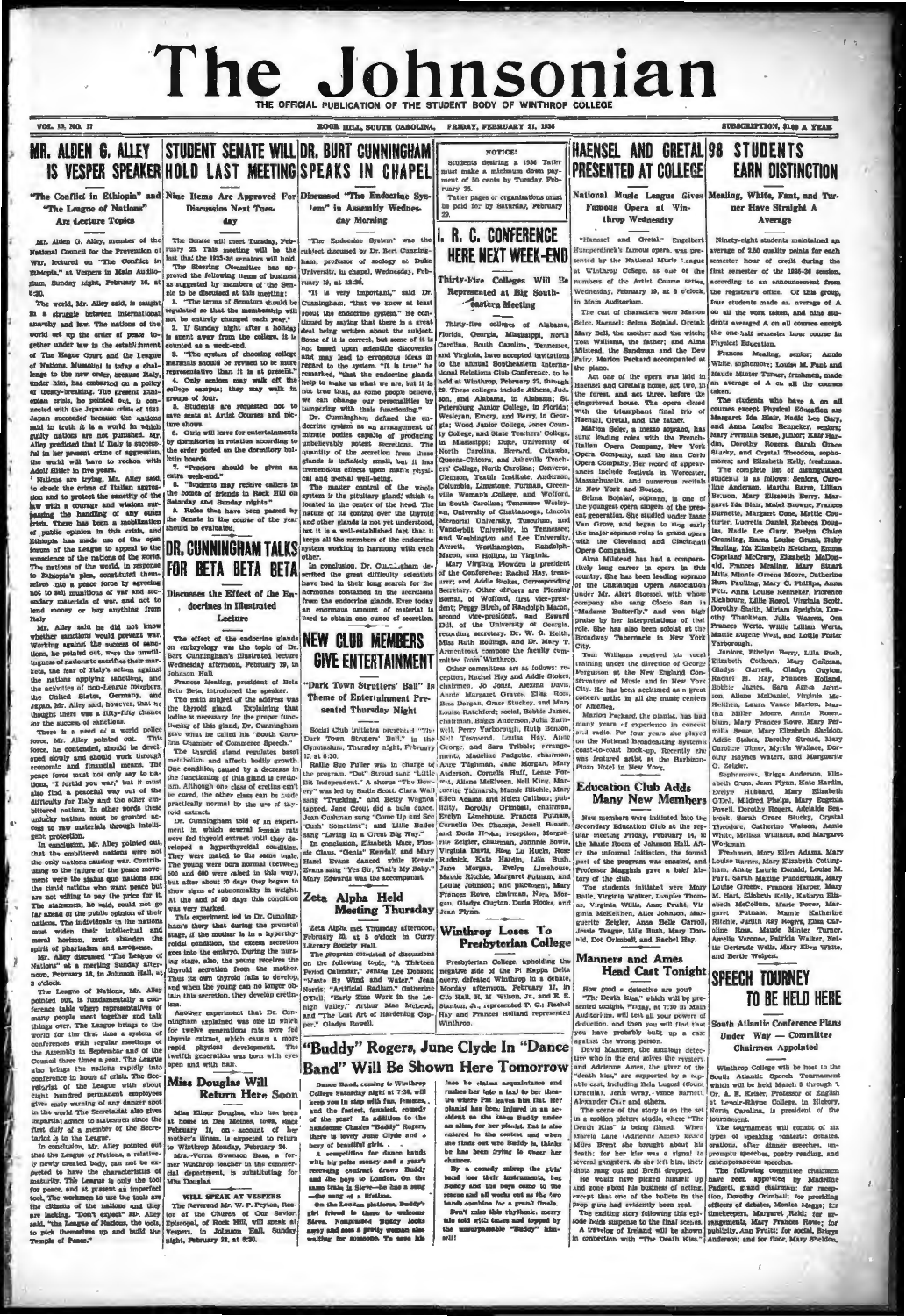## THE JOHNSONIAN

ISSUED EVERY FRIDAY<br>During the Regular System The Official Organ of the St<br>Winthrop College, The South Carolina College for W 41.00 Per Ye ription Price (regular ses<br>ription Price, By Mall....

Advertising Rates on Appl red as second-class matter November 21, 1923, under the Act of March 1879, at the postoffice in Rock Hill, S. G.

ber of South Carolina Press As  $\overline{\phantom{a}}$ 

|                                                                      | Editor-In-Chief  |
|----------------------------------------------------------------------|------------------|
| <b>BUSINESS STAFF</b>                                                |                  |
| <b>SVALYN HANNAH.</b><br>Assistant Business Manager<br>PATRICIA WISE | Business Manager |

**INENIUSE<br>LIZABETH KERHULAS<br>VELYN JOHNSON<br>VELYN JOHNSON REPORTERS** 

BEPORTERS<br>Manning, Annie Rosenblum, Virginia McKeithen, Mary Phillips, Hatti<br>Oreene Stewart, Finih Bethes, Mary Galloan, Lorena Galloway,<br>Jessie Trague, Jean Most, Madeleine Haynsworth

## CRIDAY, FERRIARY 21, 1920

### **TOWARD STUDYING**

During the past few weeks many parents have been writing to the officers of the college concerning the fact that their daughthe officers of the college concerning the last their hand aspected.<br>They contend that hack of sufficient time in which to be slone and<br>study is the principal cause. We are inclined to agree with them.

study is the principal cause. We are intention to agree wint further pound to move of this more and the propose of this freedom was to facilitate students studying together if they what freedom was to facilitate tudents st

shows are students on methods of the prevented from doing<br>so when other students having nothing to do come in at the be-<br>ginning of study hour and stay to the end, seeking entertainment. 'Don't Disturh" signs used to bar these intruders are carelessly

"Don't Disturb" signs used to bar these nurteuers are carrenessy bath and be bruined aside as inconsequential. And, what can we do about it?<br>Abhason Esll has recently been opened during study period for: It has people who use is not member that "Don't Disturb" signs really mean some-<br>sill must remember that "Don't Disturb" signs really mean some-<br>thing, and should be observed. By observing the rules of QUIET<br>hour, plenty of time for study w

### LET US GOVERN AND BE GOVERNED

In pre-Revolutionary France, an unbalanced condition existed:<br>the ruling classes, who accepted the privileges that went with<br>their status, refused to accept the responsibilities naturally be-<br>longing to their rank. At Wint me time.

Dyring the past year, Student Government has been on trial, apparently; and the attitude of the student body toward it has<br>improved a great deal. There still remains, however, the idea of

improved a great deal. There stu remains, nowever, the idea or "Gimme, gimme," without the willingness to put up collateral. Do you think that those persons who are continually making use of the privileges that Student Ed phere? Or do they stretch Student Government privileges to the special m breaking point-and beyond?

Most students want to keep Student Government on the cam at are they helping to make it a strong government? person does not have to be a member of the Executive Board to be an enforcer of Student Government. She need not report in-<br>fractions of petty offenses. There are other ways that are often fractio nications to presp virtualized. There are visit ways use are other<br>more affective. A word dropped here and there—anong your best<br>friends, for instance—will do much toward creating a law-abiding<br>atitlinde; for your friends

There's another side to the question, too. What Student Gov There s anomer suse to the question, too. What Student Government has given, it can take away again. If regulations are passed that do not work astisfactorily, those regulations can be mullified. If you want the rights tha

nan stood on the bridge Enrollment in Haverfords' course A 80 a communication of the water. A con- for the college jamitom and hitches in<br>the gazing down at the water. A con- for the college jamitom and hitches<br>with coming down the river suddenly men jumped this year from 11 to 25.<br>o arned. He went down, came to support. The Gamecock.

eer with."<br>3. "Eill Bruno"<br>4. "Get rid of

in, and when ha came up again, the Scot ahouted to him, "Say, mon, if ye don't come up the next time, may 1 have the boat?"-Annap-Los.

We see by the Rotanda that a doctor at the University of Kentucky has been<br>the highed by re-Sing Alfanso of Spatia for stamping out alephing elchness in<br>for stamping out alephing elchness in the canonic Outgan. Just imagi

To the Old Pashion Cirl-Be good.<br>weet maiden, and let who will be SERIOUS PROBLEMS?<br>New Brunswick, N. J.--(OPA)--524-<br>xaldronl note: Asked what in their<br>spinion were the most serious prob-<br>ens facing the country today, Rudgers

Oo-ed-250 good, se<br>ho will. Be clever,

en make better lawyers than<br>coording to every comparative<br>ement of those characteristics<br>was studied by the Fluxuan Eu-

**BLUE SPECTATOR** it's late to talk about  $\mathbf{A}$ initiation, still we must comm  $at$   $\alpha$ me of the queer looking people we day and Priday. Wa Thurs

Impy of plays-now we see why<br>speaking of plays-now we see why<br>speaking poster on every wall lead<br>and then how could we stay away with<br>all our teachers playing parts?--And<br>all our teachers playing parts?--And<br>computations t computations to the Maceuser-<br>
The Baseborn-<br>
Capid and Galories" was mighty good. DECAYED<br>
The Special one can be always thought that the fangs of<br>
The Special control of the baseborn of the most better reading the way.

"Dance Band." Imagine our amazement to see the "magine our amazement to see the punking on the downtown post office door and wondering on the downtown post office why it won't open when the aign reads "Pull"!

Way in two top and the Preshman<br>Tom third floor Roddey who went to Vespers for the first time Sunday<br>from third floor Roddey who went to<br>signify such an first time Sunday<br>why show conditions and wondered<br>show that.<br>And the

letters from boys also didn't even re-<br>poseer in the model of the model of the model of the model of the model<br>of the model of the model of the model of the model of the model of<br>the host based and conduct the model of th



## STUDENT OPINION

Dot Man

nthrop stur

Sixty-two per cent of Simmons Col-<br>leps school of English graduates are<br>engaged in some one of the writing<br>professions.

Fraternities at the University of California at Les Angeles have gone on<br>record as opposing the abulition of compulsory multary training. 

Det Maaming antstehet is posses over the symbol and the posses over the two control of the symbol of the symbol of the symbol of the symbol and the symbol of the symbol of the symbol of the symbol of the symbol of the sym

on facing the country of residence on the halls, as one of friends and of Frank- groups of friends 1. "The task of getting rid of Frank-<br>tn D. Rocorrelt."<br>2. "A good five-omt piece to get

 $-\pi$ 

### Tagged: Kalle Ochan,

Patronise Our Ad

NOTICE!<br>Anyone desiring to check up c<br>thetr first tensus and apext sessor. toward getting their Winkhrop "W<br>nay check up in Room 131, North Commission builds in boards in Main Building and in<br>the symmatium  $\sim$ <br> $^{11}$  Mod

n for a symnasius<br>ball and st DOT MA  $P_{T}$ nt. Atl letic A

**BULL DOG FANGS<br>ARE SLIGHTLY** 

**DECAYED** 

ity as technical by asking the follow<br>ling questions:<br>1. Who mentioned appearance<br>first? THE BULL DOG.

first? THE BULL DOG.<br>3. Who would over guess that such<br>big statwart males would over believe<br>everything thay read? We believe big statuent make wealth ever believe by the statuent matching we need to consider a consider the distance of the distance of the distance of the distance of the consideration of the construction of the construction of th

**The Collegiate Review** (By Associated Collegiate Press)<br>Beginning in June, Tale engineering<br>graduates will receive bachelor of engineering instead of bachelor of science

degrees.<br>
A new course in marriage at Syra-cuse university will enroll 130 students<br>
this semester, with 415 on the wattive,

Stanford University regul ns keep

Standard University regulations keep<br>the nearest bar five miles from student<br>beer-drinkers.<br>"Schiannel," star of the Berlin police communer," star of the Berlin police<br>department's dog section, is credited<br>with the individual solution of eight<br>murders.

sure the moment of the control of the Carl Commission of the Control University student, may be the next Protection of the form of the full control of the full control of the full control of the control of the control of t

explore regards. The state of the state of the state of the state of the state of the state of the state of the mational collegiate sum proposed to the national collegiate uses committee.

ate courses in automobile<br>rol will be offered by H

c County<br>ext year.<br>Seventy-three nationalities are rep-<br>sented among the 6,000 students at<br>Sonton University.<br>Notionality next year, M. I. T. will

resence an<br>ang the 8,000 students at Boston University. The spin and the stress, M. I. T. will use<br>in the first manner centrality distributed in the same result is a<br>smore result in the same centrality distributed because meas and and .<br>ay Yale physiologists. 7<br>nd more frequent and r inum<br>uy, say Yamour<br>mend mor

 $An<sup>-1</sup>$ 

ne majority" of col iege professors are in opg<br>New Deal policies, accordi to ing to the American Liberty League.

An expert in Neuro-psychiatry has been added to the Williams College<br>health department.<br>Amateur hockey and college basicst

all are incres ng in pop Square O

There are two, and just two, reacon<br>why freahmen flunk out of college-<br>says Dr. L. L. Clark of the University<br>of Trius.

寰 they don't get sev

**FACULTY OPINION** 

Diary of a Maid in Uniform

ske.<br>Life is made hideous with their ca

Summy South . . .<br>The height of optimism: the Florida<br>tudent musing by the fireside as to<br>now the mosquitoes at home are freening to death-Dally Tay Heel.

ckerdi

**Me Draw Pri** 128 N. Tryon Street<br>CHARLOTTE, N. C.

Drive away your cares by a ding yourself with be

**KIMBALL'S FLOWER** 

**HOUSE** 

Let us keep your car in good condition.

**Prompt Service** 

**REID'S SERVICE** 

**STATION** 

Absolutely the best cutsine in

 $\rlap{.}^{\circ}$ 

 $\ddot{\cdot}$ 

t,

 $\overline{\phantom{a}}$ 

۰

 $\rlap{-}$ 

Rock Hill. We serve delici

Plate Lymches, Dinne

**Carolina Sweets** 

**SIMPLEX GROCERY** 

line of fresh and staple goods in

the city. Prices low and quality

**Simplex Grocery** 

Phone 136

THE COMPANY OF COMPANY OF

Offers you the most co

hlah.

**Red Seal Taxi Co.** 

New Rates on City Trips - 10 Cents a<br>Passenger for More Than One Passenger<br>Single Passenger, 20 Cents

CALL US

185000000000000

ng to d

finger<br>then<br>play-

Life is made hideous with the<br>greating, struzming, and one-<br>peck-pecking. We try to drown<br>out, but they seem to think we've<br>ing with them, and gleafully resp<br>their efforts. On top of all-<br>study-period and no escape from

Peb. 14:

Six comic vale

### $Dr E$ er B. S

The Inquiring Reporter stopped m The inquiring Reporter stopped me  $\sim$  comic valentiales startle me out attached startle me out what was on my mind of my life of peaceful stapor. I screen concerning the campun. I didn't tell my hair carefully and start causes we was respectively. If then the law has reachedly and start reducing.<br>
neutroning the camput I didn't tell my haar carefully and start reducing.<br>
moment it was fact that were caught that the room neutroning measur of gravel to give our filoughs of

trust to the good old Sun, apparently<br>recovering somewhat his power to shine, and to the weight of our tramping feet to transform those miry stretches into the semblance of paths

Ing feet to transform lines in<br>The latter and the semblance of paths and interaction of paths and<br>the reduction of paths and  $\alpha$  and<br> $\alpha$  is a could it be, however, that the reduction<br>out of the semblance of paths and ou

study-period and no escape areas well that we set<br>we study-period and no escape areas well we study with Irish Rose, plus<br>here, if the plus better plus in the plus of the plus of the state of<br>the state of the state of the

del cadets), and way bittle that we see recently revealed bits on its "carbone". In the same of the states in the new defined bits on its "cannot that the new define the same of the state of the state and the state of the

Many, where the honor system of the<br>main will have the honor system of the signal and the control of the<br>main way. Here the honor system of given and two and the angular control<br>in the large system of the signal of the sy

nel v u that s any deys zu w. kit hleh

n flyir over the vacant lot beside Jo Hall h

ur of

And

**7 Jackson Hotel** 

Investigation **Jubiletion** 

ä Do you follow?

 $\begin{tabular}{ll} E. & A--H & you had to and did not want to, what would you do?\\ E. & A. Lam--Gire one away. & —The Old Gold and Black. \\ \end{tabular}$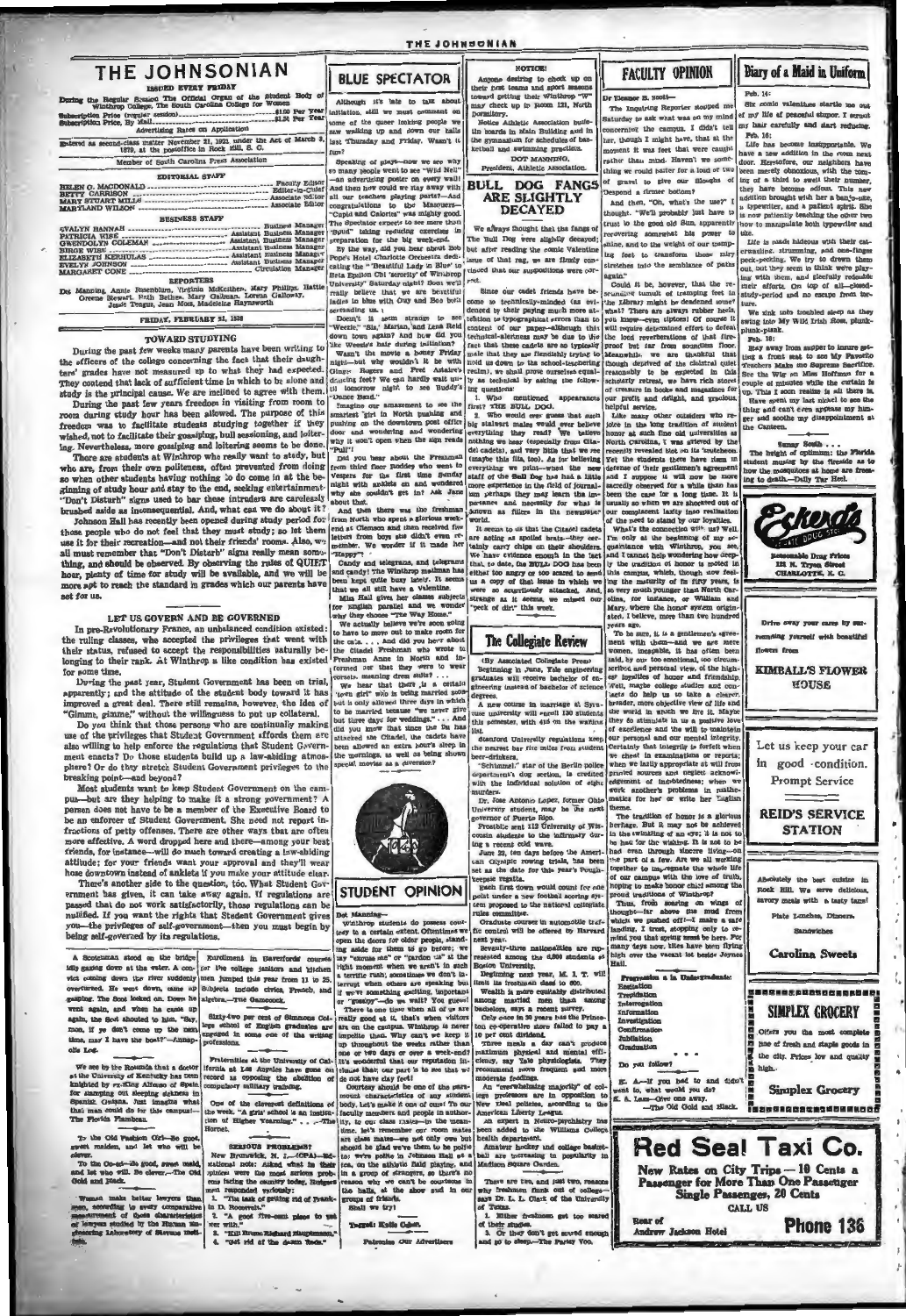## **CAMPUS FIGURES DIG AT EQUESTRIENNE SCIENCE**

Although learning to rise a horse discovery that be could ent<br>or flucted in green and the starting (unless year although the model that a<br>figure  $\sim$  may quite as thritting (unless you have stain from a<br>modula a control b  $m \cdot b$ 

Miss Louise Pe served to the book method of learning<br>this art. They prevailed upon Miss<br>Dacus to order for the library a book<br>entitled server

soleted to the book method on remains a note asking the student to see true. Denote the the library a book production of the finite contributed with a studied with the studied with the contribution of the studied with a m

One Hoy the Friedry<br>Mark Robert Wadlew, it years old F Earn Robert Wadlew, it years old F<br>hood in Alton, Dimou. He is going to 10 and the choice of the<br>choice in the state of the state of the state of the state of the<br>stat

would think Mr. Wa

ronise Our Adv

**SPECIAL** 

two weeks we will give one are \$5.50 Nutri Toms of our \$5.00, and one of our art \$5.00, and one of \$3.50; **JI** guar

> **Peoples Beauty** Shoppe 211 Peoples Bank Bldg

MT. GALLANT

**ICE CREAM** 

"Made in Rock Hill" or Block for 1

Phone 660

 $\overline{a}$ 

**CAMPUSIN' AROUND** 



is, he said, were clamped on<br>and the rivets smaabed with

is legs and the riv

to we<br>may be a matter rough on the state allows are the rough on the state allows<br>the state of funds to Ohlo State Unit.<br>Firstly, As a result, an old epigram is<br>being passed about on the campus in<br>this new form: "Don't put

**Harvard Youth Gives Comments On Fashi** 

THE JOHNSONIAN

When the News bro  $\pm$  to the

**UP ANTERIOR SECTION TO A CONSULTER THE CONSULTER THE CONSULTER THE CONSULTER THE CONSULTER THE CONSULTER THE CONSULTER THE CONSULTER THE CONSULTER THE CONSULTER THE CONSULTER THE CONSULTER THE CONSULTER THE CONSULTER THE** 

ve succession of the brown-jacket-<br>
linemic conducts and the method of the formulation in the method of the frequency counterparties and a rest in<br>
form of dress has been copied by some of their spare time embroidering lik gray-tro grapheness angle averables. It appears that are: then their space distinguished express angle average of policing the Hammar Hammar Hammar in the main of the predicted bination of the method and Canadian at Caroline was j

Except: A deer flew open, Husby's head sophisticated apparently with popper out. A "come on in boyi" work liney are sufficiently accompled on the cumulation of the comparison of the comparison of the comparison of the com an and the tra  $\overline{u}$ further. The company statement is now the property of this type be companied to this type be companied to weddings, receptions, and

ran a courge student." I got no say are that by earne time, but the same time, but the spectra of points. The first operation of the spectra of a thin the spectra of the spectra of the spectra of the spectra of the spectr

met at the home of Bertha Mae Rogers, Ba rday, Pe Pebruary 15, on the sub-<br>cal Personages as Musiject of "Nati<br>clans."

 $Re \geq$ d Helen, He lave Helen

Gym-Cracks

The weather was just right regard-<br>less of the predicted blizzard. And went



All blue, blue and white, brown and white, and all<br>white, the very latest style strap and tie effects, good dependable footwear at popular prices.

\$2.95, \$3.95, \$4.95 and \$5.95 Belk's special oxfords, blue, brown and white com-<br>binations, medium and low heels, extra wearing quality at

 $$2.95$ White and gold sandals, low heels....... \$1.95 and \$2.95

Patent leather ties, sandals and pumps... \$2.95 to \$5.95



**Rock Hill, South Carolina** 

**Plans Being Made** Swimming Mack plans for March 19 **delle** 

 $\overline{ }$ 

py? Let us a

we have every

anty yo

**Swimming Meet** 

d Mai<br>d Mai nary<br>1971

**To Clover Men's Club** ul M. Wheeler spok

Dr. Wheeler Speaks

ous hot dogs and mandady and drin Stop on your way to town at **ADAM'S LUNCH STAND Insure Yourself** against loss when you buy building materials from **CATAWBA LUMBER CO. BELK'S** NEW SPRING SHOES-SNAPPY DRESS STYLES SUITABLE FOR ALL OCCASIONS